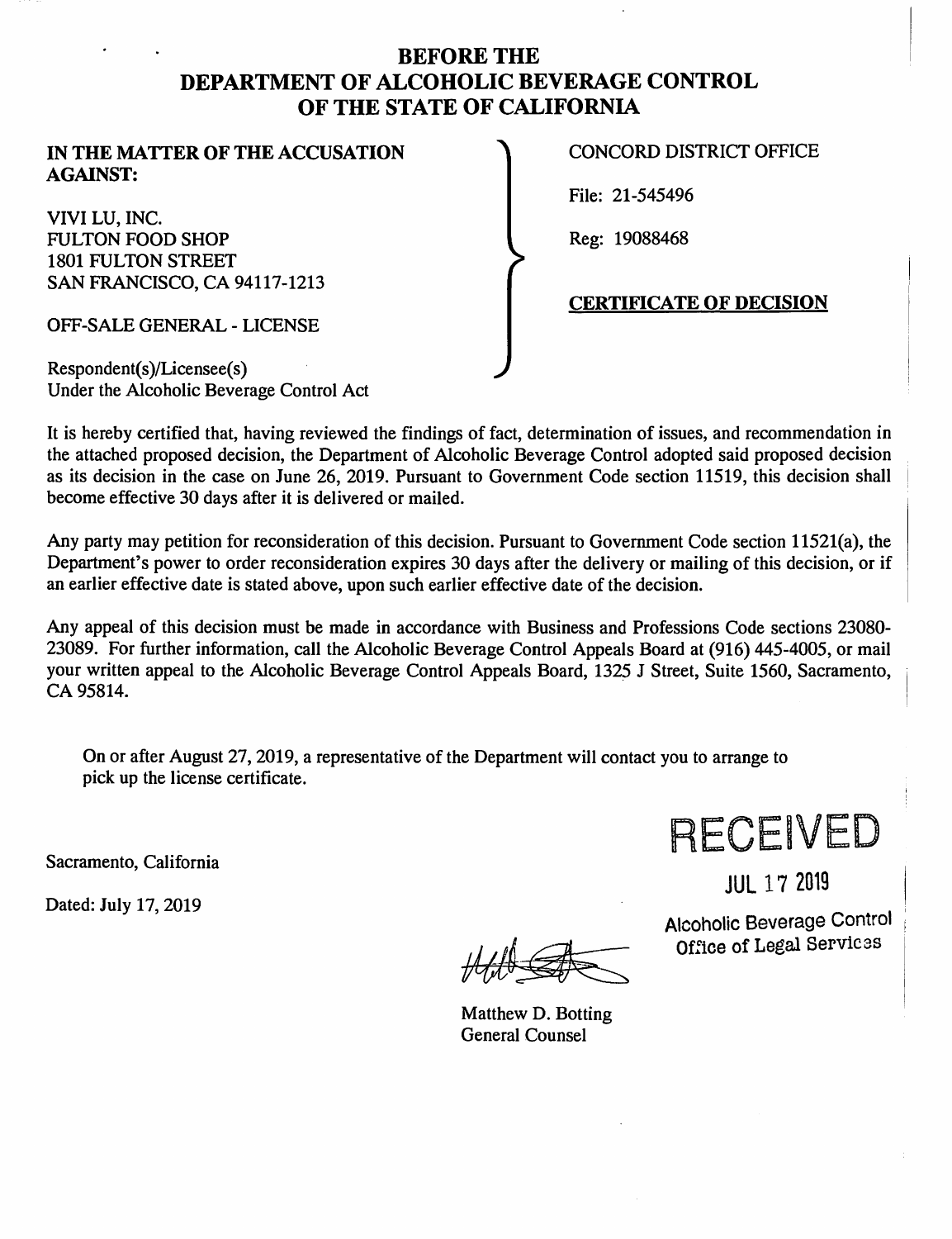### **BEFORE THE DEPARTMENT OF ALCOHOLIC BEVERAGE CONTROL OF THE STATE OF CALIFORNIA**

#### IN THE MATTER OF THE ACCUSATION AGAINST:

| Vivi Lu, Inc.                                        | File: 21-545496                |
|------------------------------------------------------|--------------------------------|
| Dba: Fulton Food Shop                                |                                |
| 1801 Fulton Street                                   | Reg: 19088468                  |
| San Francisco, CA 94117                              |                                |
|                                                      | License Type: 21               |
| Respondent                                           |                                |
|                                                      | Word Count Estimate: 39,318    |
|                                                      |                                |
|                                                      | Rptr: Max Contreras, CSR-13876 |
|                                                      | (Atkinson-Baker Reporters)     |
| Regarding Its Type-21 Off-Sale General License Under |                                |
| the State Constitution and the Alcoholic Beverage    | <b>PROPOSED DECISION</b>       |
| Control Act.                                         |                                |

Administrative Law Judge David W. Sakamoto, Administrative Hearing Office, Department of Alcoholic Beverage Control, heard this matter in San Francisco, California, on April 17, 2019.

Matthew Gaughan, Attorney, Office of Legal Services, Department of Alcoholic Beverage Control, represented the Department of Alcoholic Beverage Control. (Hereafter, "the Department")

Richard D. Warren, attorney-at-law, represented respondent-licensee, Vivi Lu, Inc. (Hereafter, "Respondent")

After oral evidence, documentary evidence, and evidence by oral stipulation on the record were received at the hearing, the matter was argued by the parties and submitted for decision on April 17, 2019.

In the First Amended Accusation, the Department alleged cause for suspension or revocation of Respondent's license exists under California State Constitution, Article XX, section 22, and Business and Professions Code section 24200, subdivision (a) and (b), based on the following grounds: $<sup>1</sup>$ </sup>

 $<sup>1</sup>$  All further section references are to the California Business and Professions Code unless</sup> noted otherwise.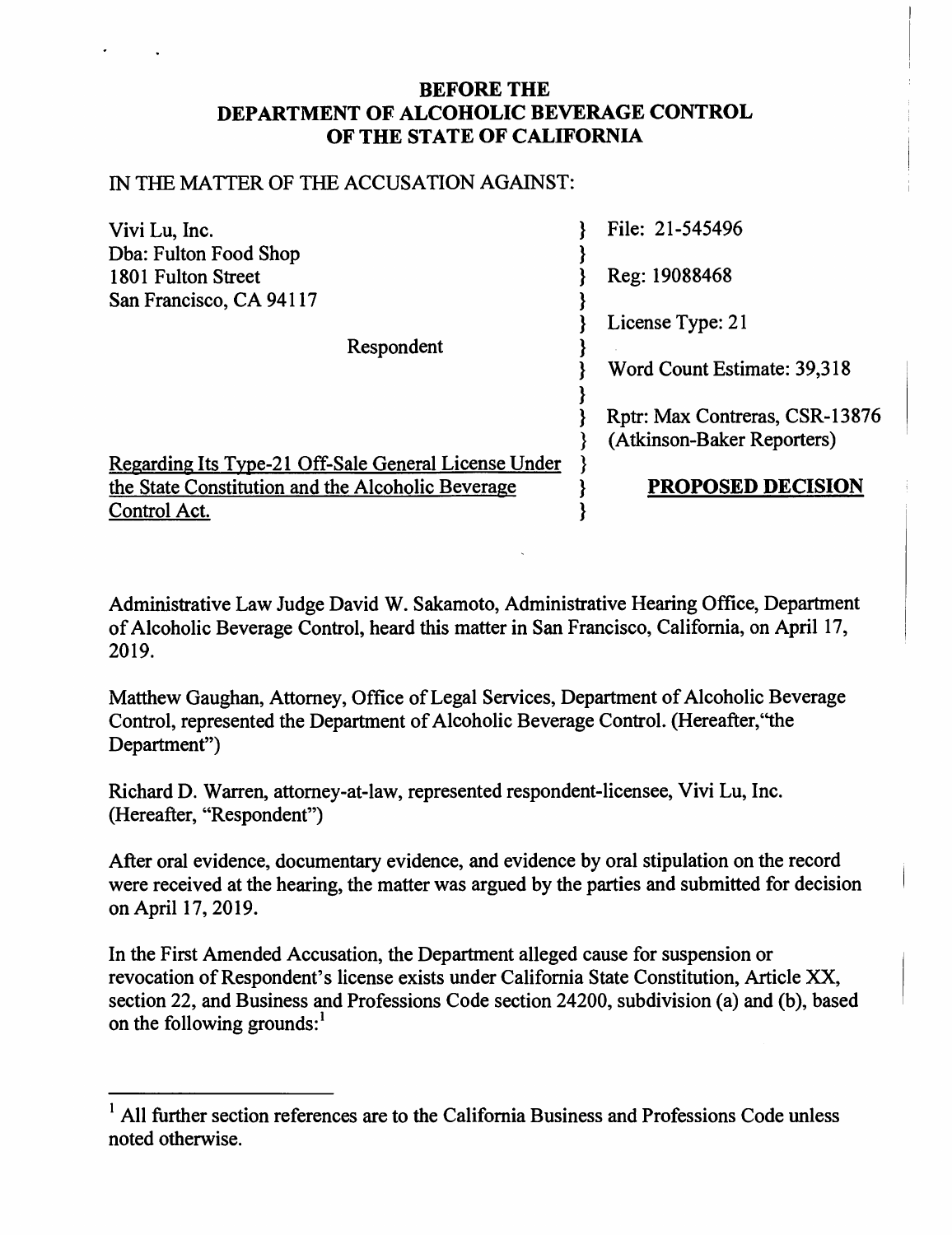Count 1: ''On or about September 14, 2018, respondent-licensee's agent or employee Ahmad Touhan Abdul Rahim, at said premises, sold, furnished, gave or caused to sold, furnished or given, an alcoholic beverage, to-wit: Four Loko malt beverage, to Michela Andrea , a person under the age of 21 years, in violation of Business and Professions Code section 25658(a)."

Count 2: "On or about September 14, 2018, respondent-licensee's agent or employee Ahmad Touhan Abdul Rahim, at said premises, sold, furnished, gave or caused to sold, furnished or given, an alcoholic beverage, to-wit: distilled spirits, to , a person under the age of 21 years, in violation of Business and Professions Code section  $25658(a)$ ."

Count 3: "On or about September 14, 2018, respondent-licensee's agent or employee Ahmad Touhan Abdul Rahim, at said premises, sold, furnished, gave or caused to sold, furnished or given, an alcoholic beverage, to-wit: distilled spirits, to a person under the age of 21 years, in violation of Business and Professions Code section 25658(a)."

Count 4: "On or about November 2, 2018, respondent-licensee's agent or employee Ahmad Touhan Abdul Rahim, at said premises, sold, furnished, gave or caused to sold, furnished or given, an alcoholic beverage, to-wit: distilled spirits, to  $\vert$ , a person under the age of 21 years, in violation of Business and Professions Code section 25658(a)."

Count 5: "On or about March 15, 2019, respondent-licensee's agent or employee Osama Qamer, at said premises, sold, furnished, gave or caused to sold, furnished or given, an alcoholic beverage, to-wit: distilled spirits, to  $\blacksquare$ , a person under the age of 21 years, in violation of Business and Professions Code section 25658(a)."

At the hearing, the Department requested Count 3 and Count 4 be dismissed without prejudice. The Department indicated it was unable to obtain the presence of the alleged minors in those counts at the hearing as required under section 25666.

# **FINDINGS OF FACT**

1. The Department filed the accusation on January 17, 2019. The Department received Respondent's Notice of Defense on January 30, 2019. The matter was set for a hearing. The Department subsequently filed a First Amended Accusation dated March 22, 2019.<sup>2</sup> (Exhibit 1: Pre-hearing pleadings)

<sup>&</sup>lt;sup>2</sup> Analogous to civil procedure practice, the First Amended Accusation supersedes the original Accusation.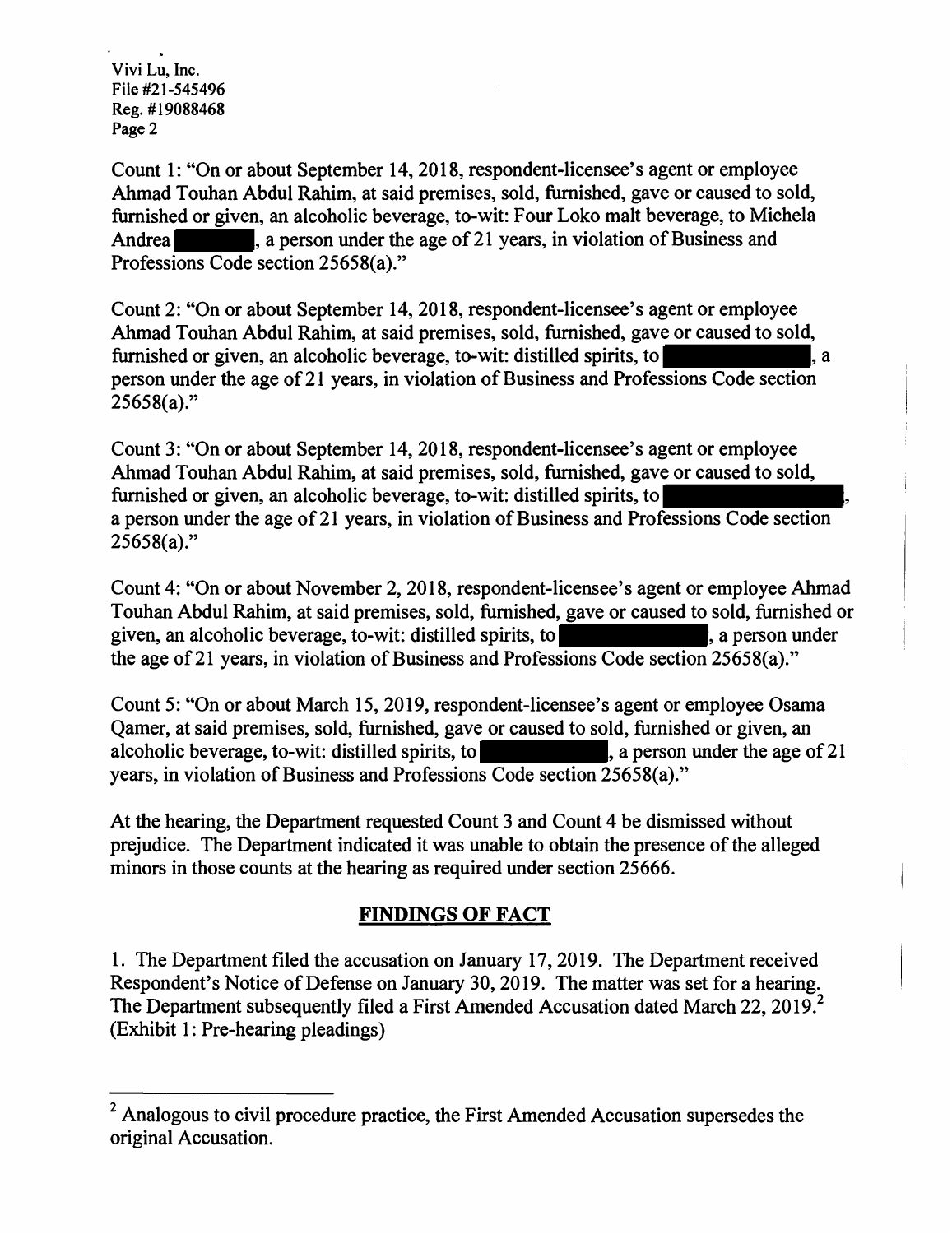2. On August 8, 2014, the Department issued Respondent a Type-21 Off-Sale General license for its business known as Fulton Food Shop at 1801 Fulton Street, San Francisco, California. (Hereafter the "Licensed Premises") The Type-21 license permitted Respondent to retail in beer, wine, and distilled spirits for consumption off the licensed premises.

3. Since being licensed, Respondent suffered the following disciplinary history:

| Date of Violation | <b>Section Violated</b>                                                     | <b>Registration Date</b> | Registration<br>Number | Penalty<br>Imposed           |
|-------------------|-----------------------------------------------------------------------------|--------------------------|------------------------|------------------------------|
| 10-30-2014        | Bus. & Prof. Code<br>$\S$ \$24200, subd.(a)<br>and (b), 25658,<br>subd.(a). | 02/18/2015               | 15081991               | 15-day license<br>suspension |
| 03-03-2017        | Bus. & Prof. Code<br>$\S$ \$24200, subd.(a)<br>and (b), 25658<br>subd.(a).  | 02-27-2018               | 18086578               | Pending                      |

4. The the disciplinary matter under Reg.18086578 above was not yet final, but was on appeal as of the date of this hearing. The matter under Reg. 15081991 was final.

# Findings Related to Count 1

5. On September 14, 2018, as Alcoholic Beverage Control Agents West, Jimenez, and Sanders drove past the Licensed Premises, Agent West noticed some youthful people exiting the Licensed Premises in possession of tall bags commonly used to carry tall cans of alcoholic beverages. The Licensed Premises was close to the University of San Francisco campus.

6. The agents promptly parked their car at a nearby shopping center and Agent West made his way across the street towards the Licensed Premises. He saw a youthful appearing female, exit the Licensed Premises in possession of a bag appearing to have an item in it. (Exhibit 4: Photo of ) As she crossed a street, Agent West asked her if she had an alcoholic beverage in her bag and she said "yes". She indicated she had a 4-Loko.<sup>3</sup> (Exhibit 5: Photo of 4-Loko can.) Agent West identified himself as an ABC agent and asked her age. She said she was 21. Agent West asked for her identification, but said she only had her school identification, but it only had her photograph and name on it. eventually told Agent West her birthdate was December 12, 1999, making her 18 years old that day.

<sup>&</sup>lt;sup>3</sup> 4-Loko was a brand of alcoholic beverage labeled 14% alcohol by volume.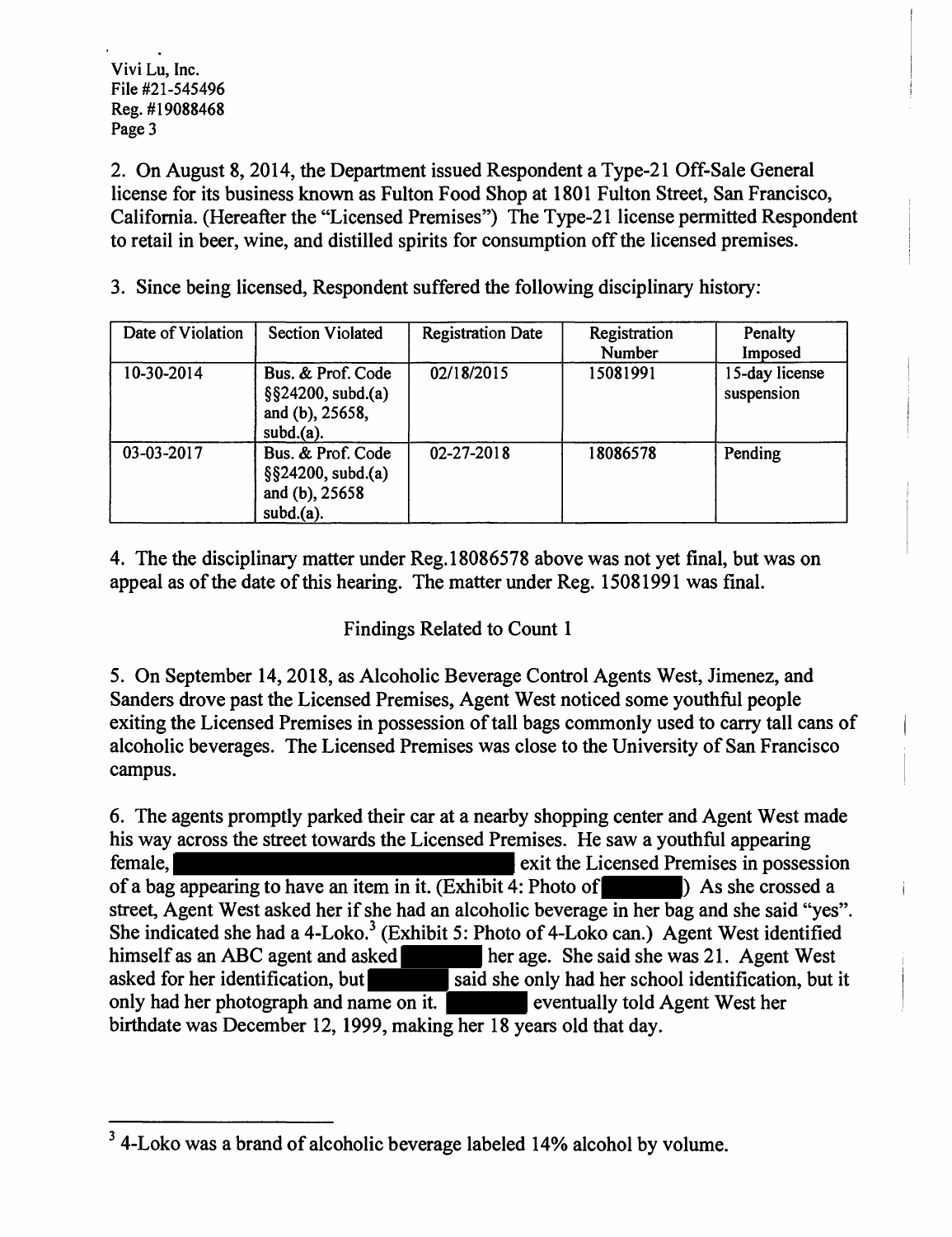7. Agent West asked to show him who sold her the 4-Loko. agreed and Agent West followed her across the street into the Licensed Premises where she identified Respondent's clerk, Ahmad Rahim, (Hereafter Rahim) as the person who sold her the 4-Loko. Agent West took a photo of her identifying Rahim as the seller. (Exhibit 6: Photo of identifying clerk)

8. Agent West informed Rahim he sold an alcoholic beverage to who was a minor. Rahim told Agent West she showed him identification in the past. she ever showed false identification at the Licensed Premises. **Filled out an** affidavit so stating. (Exhibit 7: Minor Affidavit)

9. Agent West had open her small purse and wallet in her purse to search for any other identification she had. Agent West found no other form of identification in her purse, wallet, or on her person.

10. Agent Sanders, who assisted Agent West in the investigation, located Respondent's store video recording device on the Licensed Premises. Agent Sanders used his cell phone to make a copy of the relevant footage. Agent West later viewed the copied video which showed Rahim sell the 4-Loko to who did not display any identification to him. (Exhibit 8: video recording)

11. **A appeared at the hearing and was sworn as a witness.** She indicated she had recently conferred with her own attorney who directed her to appear at the hearing. conveyed she understood her criminal case related to this matter was over. She testified her birthdate was December 12, 1999 and she purchased an alcoholic beverage at the Licensed Premises on September 14, 2018 without showing any identification. However, then invoked her Fifth Amendment right not to testify any further on the advice of her personal attorney.<sup>4</sup> The hearing was recessed while counsel for the parties had an off-the-record phone conversation with attorney. Thereafter, the parties represented to the ALJ that attorney indicated had not yet been formally charged with respect to her actions of September 15, 2018 at the Licensed Premises and based on the possibility that she might be criminally charged, was going to invoke her Fifth Amendment privilege to refuse to testify any further regarding this matter. Based upon the representation was still in jeopardy because her criminal matter or possible criminal case was unresolved and the fact that did assert her

private attorney was not present at the hearing. The appeared to be reading from a note in asserting her Fifth Amendment right not to testify and verbally indicated she was doing so at the direction and advice of her attorney.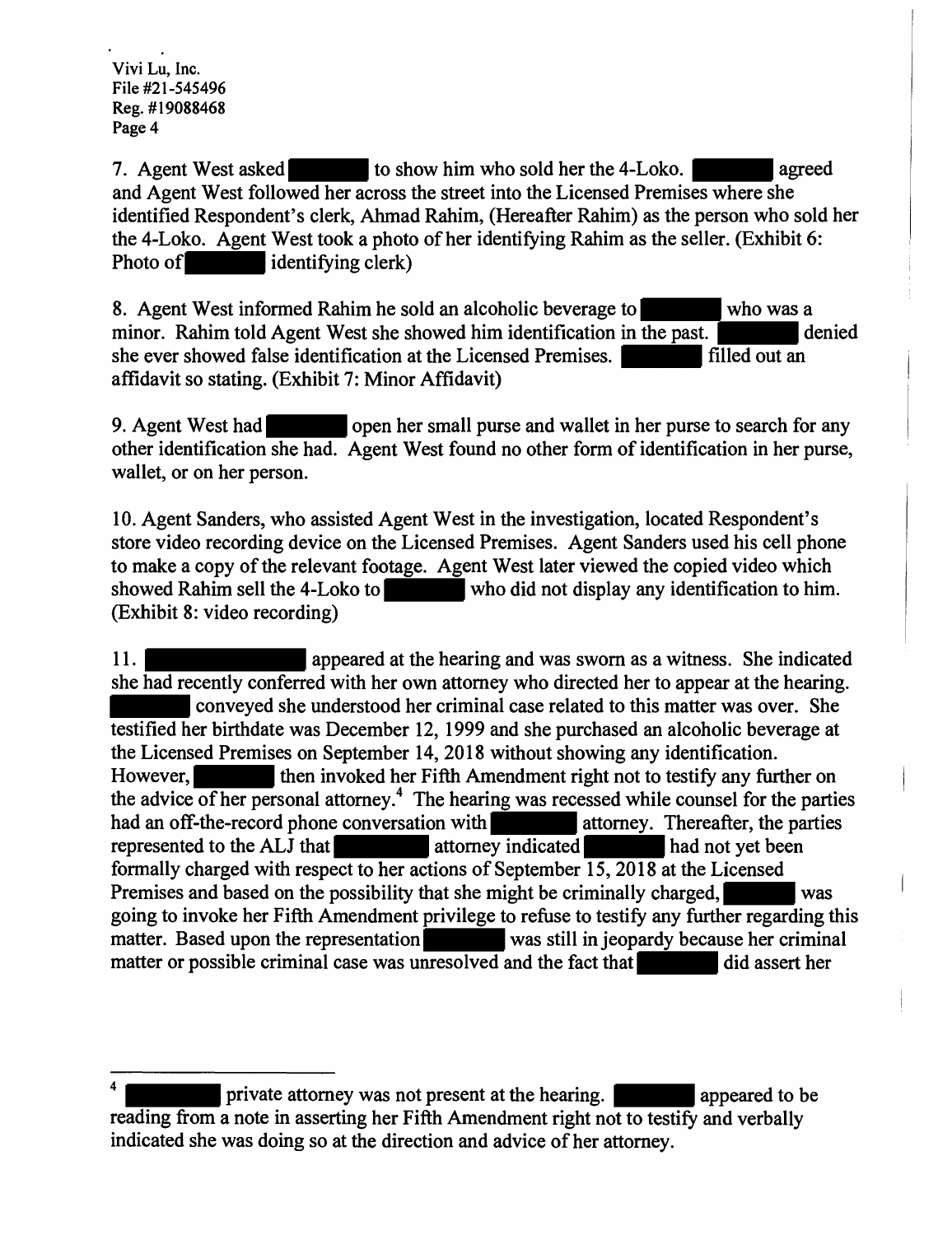right not to testify so as to incriminate herself, the ALJ excused her from testifying any further. *<sup>5</sup>*

# Findings Related to Count 2

12. was born on July 25, 2000. (Exhibit 9: photo of ) On September 14, 2018, she was 18 years old and went to visit some friends who attended the University of San Francisco. She and her friends went to the Licensed Premises. She had never been at the Licensed Premises on any prior occasion. Using her debit card, purchased three Buzz Ballzs, a canned alcoholic beverage, from Respondent's clerk, Rahim.<sup>6</sup> Rahim did not ask to see her identification and she did not show him any identification as part of her purchase. After she made her purchase, she left the Licensed Premises.

13. Once outside, was promptly contacted by ABC Agent Sanders who thought she appeared youthful, possibly under 21 years old. Agent Sanders saw buy the Buzz Ballzs.<sup>7</sup> initially told Agent Sanders she was 22 years old and presented him with a false identification. However, that identification made her only 21. Sanders checked with the California Highway Patrol, but it had no record of the license Sanders told lying to a police officer is a crime and she then admitted she was only 18 years old. **produced an authentic identification that confirmed she was 18 years** old.

14. Agent Jimenez took into the Licensed Premises where she identified Respondent's clerk, Rahim, as the person who sold her the Buzz Ballzs.

<sup>&</sup>lt;sup>5</sup> Respondent expressed its desire to cross-examination server sepecially regarding her Minor Affidavit wherein she affirmed she had never displayed any false identification at the Licensed Premises on any occasion.

<sup>6 &</sup>quot;Buzz Ballz" was the brand name of an alcoholic beverage packaged in 200 ml. sealed cans that were somewhat spherical in shape with a pull top opening. **purchased one** set of two cans that were pre-packaged together as one unit. Her purchase also included a third single Buzz Ballz can, but as it was opened by the time the agents detained they discarded that can and kept the single pre-packaged two-can pack as evidence. (Exhibit 10: photo of Buzz Ballz cans, Exhibit 14: one "Buzz Ballz" pre-packaged two-can pack)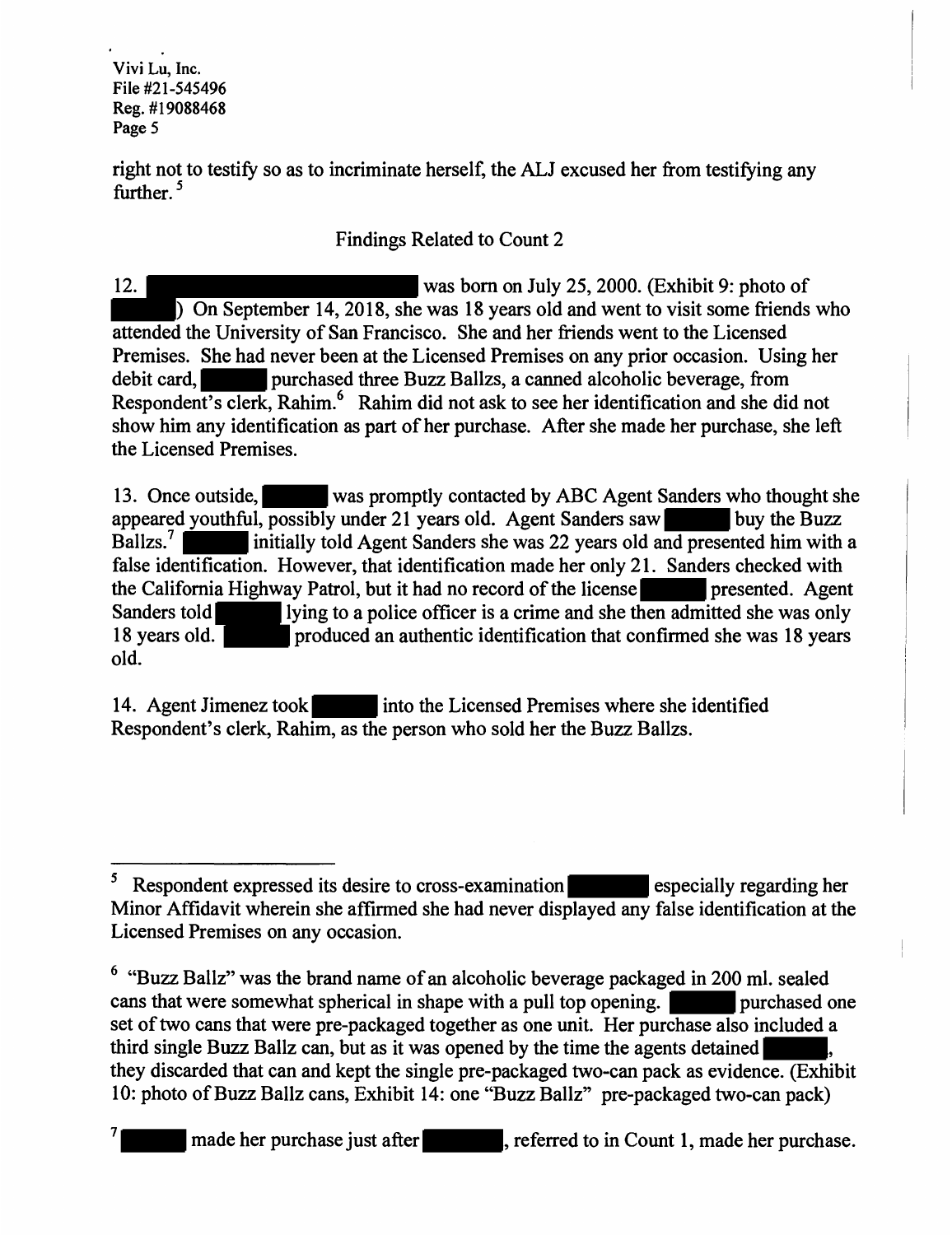15. false identification was seized and presented at the hearing. (Exhibit A: false California Driver License). She never showed it or used it at the Licensed Premises at any time. She had used it approximately twice at other locations.<sup>8</sup>

16. The Licensed Premise's video surveillance footage, Exhibit 8, showed Rahim sell three Buzz Ballzs. The video did not show used or displayed any form of identification to Rahim in making her purchase.

#### Supplemental Findings

17. On November 2, **2018,** Agent Sanders observed another person they suspected of being a minor purchase an alcoholic beverage at the Licensed Premises. Agent Sanders contacted Rahim about selling to that minor. Rahim denied he sold to a minor and claimed he always checked the identification of customers.

#### Findings Related to Count 5

18. On March 15, 2019, 20 year old went to the Licensed Premises to purchase an alcoholic beverage because she heard it was easy to buy alcoholic beverages there. Once in the Licensed Premises, she selected a "Red Bull" nonalcoholic beverage and returned to the front counter. Respondent's clerk Osama Qamer (Hereafter Qamer) obtained a 200 ml. bottle of Tito's Vodka from the clerk's side of the counter and sold it and the "Red Bull" to . used her cell-phone to make an electronic payment. Qamer did not ask for any identification and none was shown to him during that transaction. then exited the store.

19. Agent Sanders witnessed make her purchase. He detained after she crossed a nearby street. Agent Sanders asked her age and she said she was 21, however she appeared nervous to him. After some further inquiry, confessed she was only 20 years old. Agent Sanders found in possession of a Yurok tribal identification card that stated her true birthdate of January 27, 1999, confinning she was only 20 years old that day.

20. also possessed a false identification. (Exhibit B: False identification). The false identification made 23 years old. She said she did not show it to the clerk that night, but used it there a month earlier. Agent Sanders then released from the scene.

<sup>&</sup>lt;sup>8</sup> Because there was no evidence ever used her false identification at the Licensed Premises, it was not admitted in evidence as being irrelevant in this matter.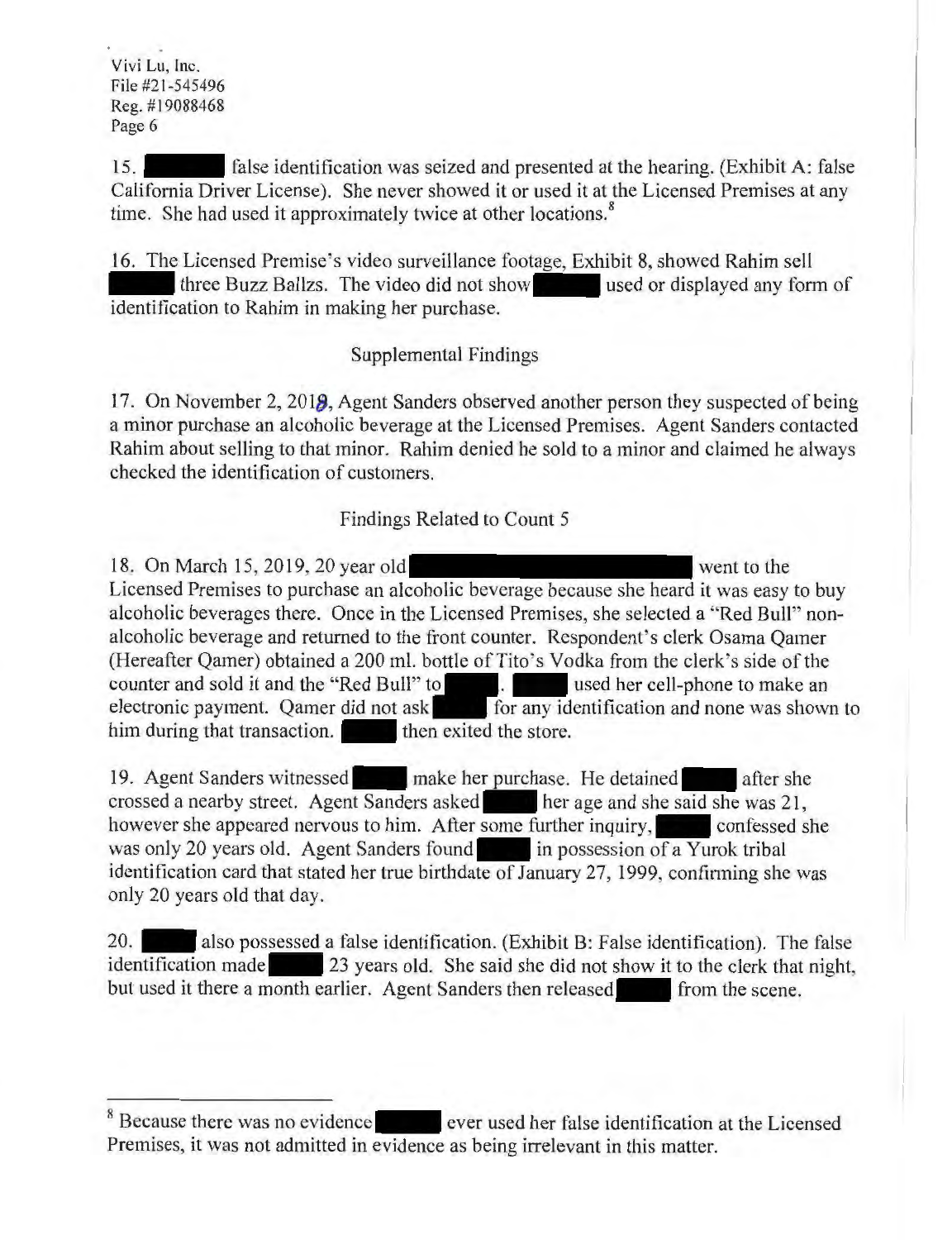21. Agent Sanders went to the Licensed Premises and made contact with Qamer who he saw sell the vodka and Red-Bull to . Agent Sanders did not directly question Oamer about his sale to **a contract and select and select in the same of the same of the same of the same of the same of the same of the same of the same of the same of the same of the same of the same of the same of the same of** that she was at least 21 years old.

22. Qamer spoke to someone on the telephone and then gave to phone to Agent Sanders. The caller identified himself as the manager and told Agent Sanders that Qamer said he knew the minor and knew she was at least 21 years old.

23. Agent Sanders saw a sign posted on the cash register that said "Ask for ID".

24. There was an electronic scanning device on/near the register. Rahim demonstrated use of the machine with his own identification to show Agent Sanders the scanner worked and read the card indicating Rahim was at least 21 years old. read the card indicating Rahim was at least 21 years old. not run through the scanner to see if it could read that card. Agent Sanders never saw anyone use the scanner at the Licensed Premises.

25. Agent Sanders filled out a Minor Affidavit based on information he learned from . (Exhibit C) did not sign the Minor Affidavit and was generally uncooperative in the investigation that day. She refused to identify the selling clerk to the agents.

26. At the hearing, the statified she lived and worked near the Licensed Premises. She made purchases at the store approximately once every two weeks. Sometimes she purchased alcoholic beverages and sometimes not. She purchased alcoholic beverages from Qamer at the Licensed Premises on approximately two prior occasions in late January or February 2019 using her false identification, Exhibit B. After that, Qamer stopped asking for her identification.

27. false identification, Exhibit B, appeared to be a California Driver License. It contained photo, address, name, height, weight, eye color, hair color, and her signature. It listed an inaccurate birthdate of Jan. 26, 1996. The identification was in the landscape format, had a State of California seal hologram, and had her birthdate embossed over her photo. A black magnetic strip ran across the back of the license along with a data bar. Exhibit B was in good physical condition; it was not worn, faded, bent, blurry, discolored, tom, or appear it was tampered with. There were no indications it was a false document. **obtained it in November 2018.** 

28. Respondent's clerk, Qamer, testified he worked for Respondent the past few months. He had not received any training from Respondent regarding alcoholic beverage sales procedures. On the weekends, he noticed there were more youthful customers patronizing the Licensed Premises. When he sold alcoholic beverages at the Licensed Premises he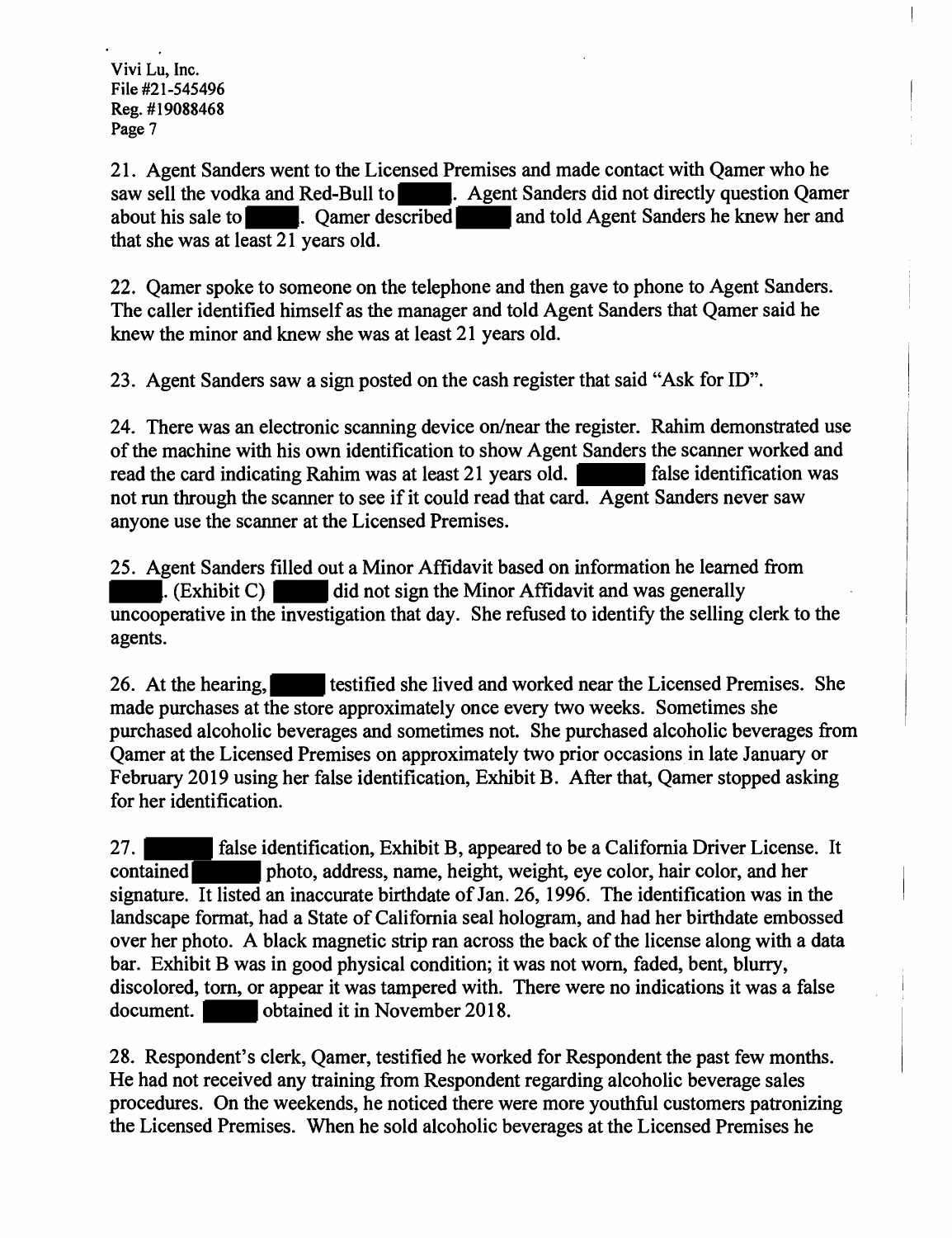would ask the customers' their age and ask for their identification. He checked the photo on the identification and its expiration date. He testified he ran California identifications through an electronic scanner that would indicate to him if the person was old enough to purchase an alcoholic beverage. The scanner could not read out-of-state identifications so he manually keyed in the birthdate and the machine determined if the person was old enough to purchase alcoholic beverages.

29. Qamer testified that prior to March 15, 2019, was a regular customer at the Licensed Premises. He knew she worked in the area. Sometimes she purchased alcoholic beverages, sometimes other goods. However, he had already checked false identification approximately three to five times and each time it indicated she was at least 21 years old.

30. Qamer testified that on March 15, 2019, he again asked to present her identification, but she was wearing some kind of electronic ear-plugs in her ears and may not have heard him. She did not present any identification. As he had checked her identification in the past, he did not insist on seeing it this time and completed the sales transaction without viewing her identification.

## Supplemental Findings

31. Respondent's corporate president, Tony Arouk, testified that the Licensed Premises is one of four licensed businesses it operates in San Francisco. Arouk primarily worked at one of those other sites, Nob Hill Liquors. On or near September 17, 2018, Rahim informed him he was issued a citation for selling an alcoholic beverage to a minor. Rahim told him that he had checked identification and then stopped re-checking it. Arouk told Rahim to check customers' identification all the time, whether he knew the patrons or not. Sometime in November 2018, Rahim again called Arouk and indicated he may have sold to another minor. Arouk then dismissed Rahim. Respondent hired Qamer to replace Rahim. Arouk was aware Rahim still worked in the area.

### **LEGAL BASIS OF DECISION**

1. Article XX, section 22 of the California Constitution and Business and Professions section 24200, subdivision (a) provide that a license to sell alcoholic beverages may be suspended or revoked for good cause if continuation of the license would be contrary to public welfare or morals.

2. Business and Professions Code section 24200, subdivision (b), provides that a licensee's violation, or causing or permitting of a violation of any rules of the Department or any penal provision of California law prohibiting or regulating the sale of alcoholic beverages is also a basis for the suspension or revocation of the license.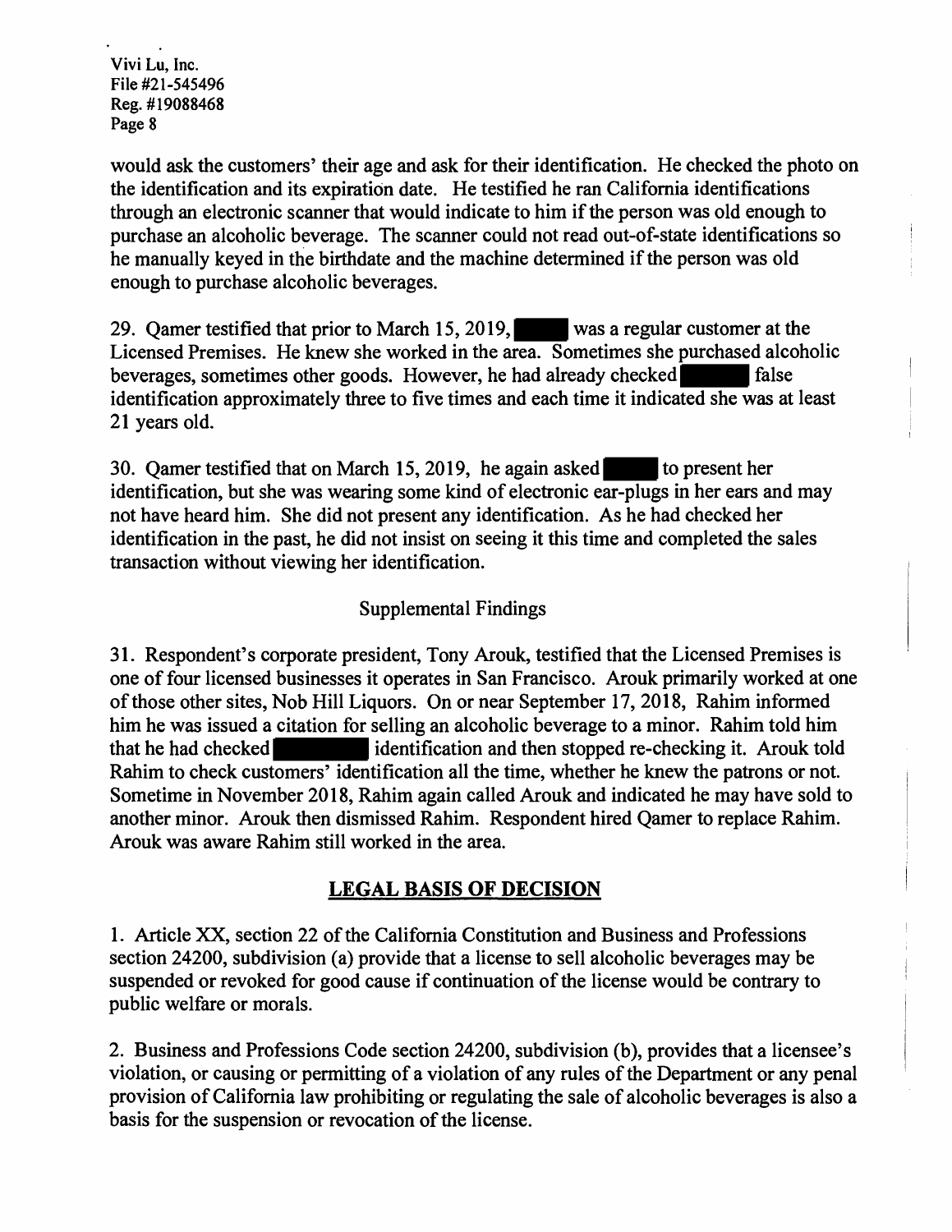3. Business and Professions Code section 25658, subdivision (a), provides that every person who sells, furnishes, gives, or causes to be sold, furnished, or given away, any alcoholic beverage to any person under the age of 21 years is guilty of a misdemeanor.

4. Business and Professions Code section 25660 provides: "( a) Bona fide evidence of majority and identity of the person is any of the following:

"( 1) A document issued by a federal, state, county, or municipal government, or subdivision or agency thereof, including, but not limited to, a valid motor vehicle operator's license, that contains the name, date of birth, description, and picture of the person.

"(2) A valid passport issued by the United States or by a foreign government.

"(3) A valid identification card issued to a member of the Armed Forces that includes a date of birth and a picture of the person.

"(b) Proof that the defendant-licensee, or his or her employee or agent, demanded, was shown, and acted in reliance upon bona fide evidence in any transaction, employment, use, or permission forbidden by Section 25658, 25663, or 25665 shall be a defense to any criminal prosecution therefor or to any proceedings for the suspension or revocation of any license based thereon."

5. Business and Professions Code section 25666 states: "(a) In any hearing on an accusation charging a licensee with a violation of Sections 25658, 25663, and 25665, the department shall produce the alleged minor for examination at the hearing unless he or she is unavailable as a witness because he or she is dead or unable to attend the hearing because of a then-existing physical or mental illness or infirmity, or unless the licensee has waived, in writing, the appearance of the minor. When a minor is absent because of a then-existing physical or mental illness or infirmity, a reasonable continuance shall be granted to allow for the appearance of the minor if the administrative law judge finds that it is reasonably likely that the minor can be produced within a reasonable amount of time.

"(b) ( 1) Nothing in this section shall prevent the department from taking testimony of the minor as provided in Section 11511 of the Government Code.

"(2) This section is not intended to preclude the continuance of a hearing because of the unavailability of a minor for any other reason pursuant to Section 11524 of the Government Code."

6. Government Code Section 11513, subdivision (e), provides: "The rules of privilege shall be effective to the extent that they are otherwise required by statute to be recognized at the hearing."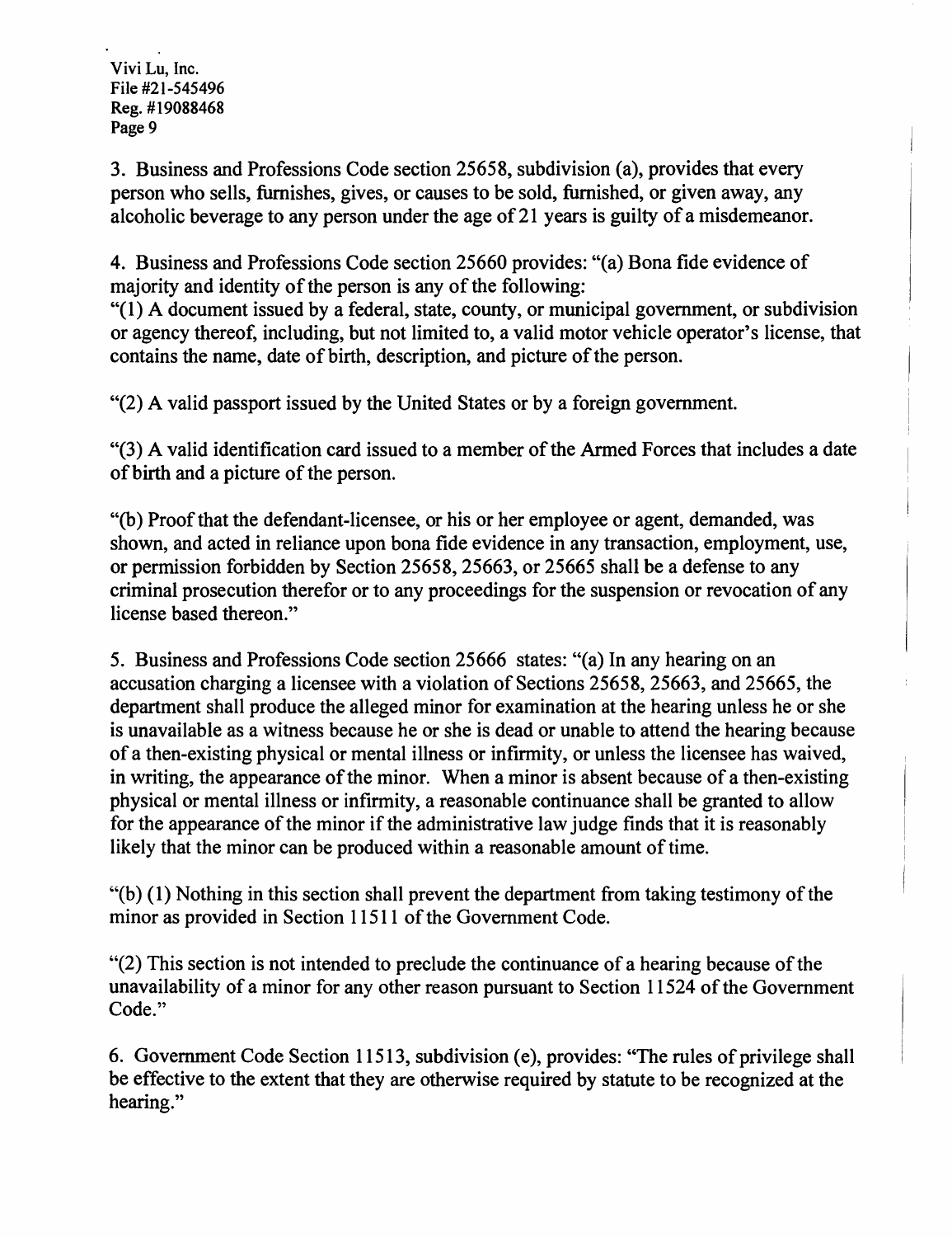7. Evidence Code Section 913, subdivision (a), states: "If in the instant proceeding or on a prior occasion a privilege is or was exercised not to testify with respect to any matter, or to refuse to disclose or to prevent another from disclosing any matter, neither the presiding officer nor counsel may comment thereon, no presumption shall arise because of the exercise of the privilege, and the trier of fact may not draw any inference therefrom as to the credibility of the witness or as to any matter at issue in the proceeding."

8. Evidence Code Section 940 states: "To the extent that such privilege exists under the Constitution of the United States or the State of California, a person has a privilege to refuse to disclose any matter that may tend to incriminate him."

### **DETERMINATION OF ISSUES**

1. As to Count 1, cause for suspension or revocation of Respondent's license does exist under article XX, section 22 of the California Constitution and Business and Professions Code sections 24200, subdivision (a), because on or about September 14, 2018, respondentlicensee's agent or employee Ahmad Touhan Abdul Rahim, at said premises, sold, furnished, gave or caused to sold, furnished or given, an alcoholic beverage, to-wit: a Four - Loko malt beverage, to , a person under the age of 21 years, in violation of Business and Professions Code section 25658, subdivision (a)." (Findings of Fact  $\P$ [ 5-11)

2. The evidence established Respondent's clerk, Rahim, sold an alcoholic beverage, a can of Four-Loko, to at the Licensed Premises. Agent West saw exit the premises with the Four-Loko alcoholic beverage.  $\blacksquare$  admitted to Agent West she was born on December 12, 1999, making her only 18 years old. She identified Rahim as the one who sold her the Four-Loko. The Licensed Premises video surveillance system captured Rahim selling the Four-Loko to without checking her identification.

3. At the hearing, the Department called as a witness for examination as required under section 25666. She testified to her birthdate and the fact she purchased an alcoholic beverage at the Licensed Premises on September 14, 2018 without showing any identification. She thereafter invoked her Fifth Amendment right not to testify further. After the parties' attorneys confirmed with private counsel that the criminal aspect related to was still pending and unresolved, she was not asked any further questions about what occurred that night, including any statements she made, written or otherwise, denying the use of a false identification at the Licensed Premises at any time.

4. The Fifth Amendment to the United States Constitutions states, in part: "(n)o person ... shall be compelled in any criminal case to be a witness against himself." The California Constitution, article 1, section 15, states in part:" [p]ersons may not ... be compelled in a criminal cause to be a witness against themselves ... " Evidence Code section 940 states: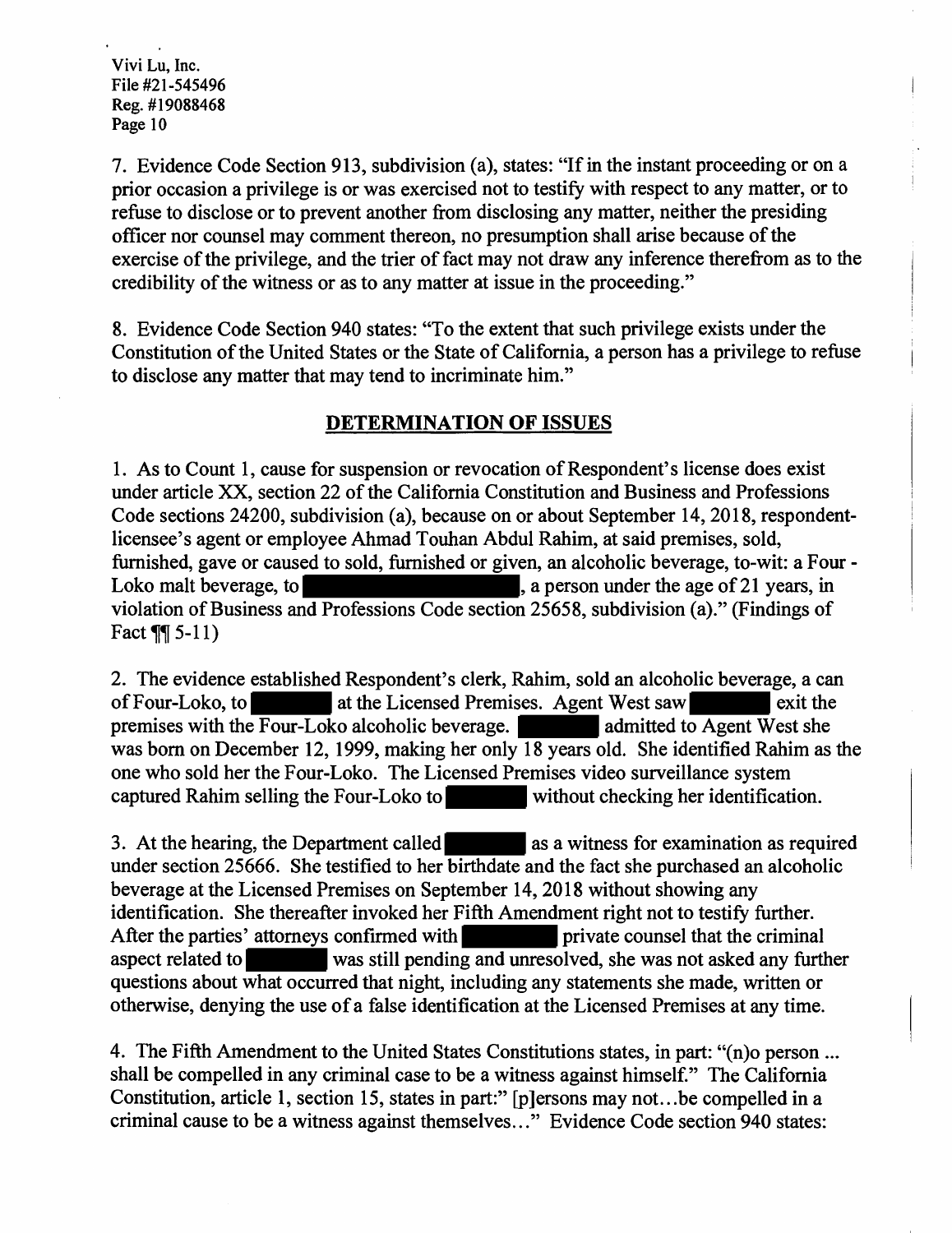"To the extent that such privilege exists under the Constitution of the United States or the State of California, a person has a privilege to refuse to disclose any matter that may tend to incriminate him." However, the incrimination involved is limited to incrimination in the commission of a punishable crime." [Citation.] *(People* v. *Whelchel* (1967) 255 Cal.App.2d 455, 460, 63 Cal.Rptr. 258) The privilege has been extended so that it is available to a person appearing only as a witness in any kind of proceeding where testimony can be compelled. *(Gonzales* v. *Superior Court* (1980) 117 Cal.App.3d 57, 62, 178 Cal.Rptr. 358.) In *Kastagar v. United States,* 406 U.S. 441, 444, the United States Supreme Court determined that the privilege against self-incrimination extends to "... any proceeding, civil or criminal, administrative or judicial, investigatory or adjudicatory ... "

5. As criminal matter was pending or she was otherwise in jeopardy of criminal prosecution, asserting her privilege not to disclose any matter that may have tended to incriminate her on advice of her private counsel seemed timely and appropriate.<sup>9</sup> As such, further questioning of was terminated by the ALJ and she was excused.

6. Evidence Code section 913, subdivision (a), states that when a witness asserts a privilege, the "... trier of fact may not draw any inference therefrom as to the credibility of the witness or as to any matter at issue in the proceeding."

7. While exercised her right to not incriminate herself, and no inference may be drawn therefrom, the balance of the evidence presented at the hearing including, but not limited to, Agent West's testimony and the video recording showing Rahim sell the Four-Loko to , was sufficient to establish Rahim sold , a person under 21 years of age, an alcoholic beverage in violation of section 25658, subdivision (a).

8. Respondent argued exercise of her privilege not to testify deprived it of an opportunity to cross-examine her about what occurred that night, especially her assertion in her affidavit, Exhibit C, that she never showed any false identification at the Licensed Premises on any occasion. In light of Evidence Code 913, the ALJ, as trier of fact, could not draw any inference because exercised her privilege not to incriminate herself. The fact that Respondent could not cross-examine was a natural consequence of a witness rightfully exercising her privilege not to incriminate herself. Also, Respondent did

<sup>&</sup>lt;sup>9</sup> While the Department's accusation focused on disciplining Respondent for its clerk improperly selling an alcoholic beverage to subject to subject to subject to criminal prosecution for her actions that day such as a violation of section 25658, subdivision (b) (A minor purchasing an alcoholic beverage.); section 25658.5 (Attempted purchase of an alcoholic beverage by a minor.); or section 25662 (Possession of alcoholic beverages by a minor in public place or place open to the public.)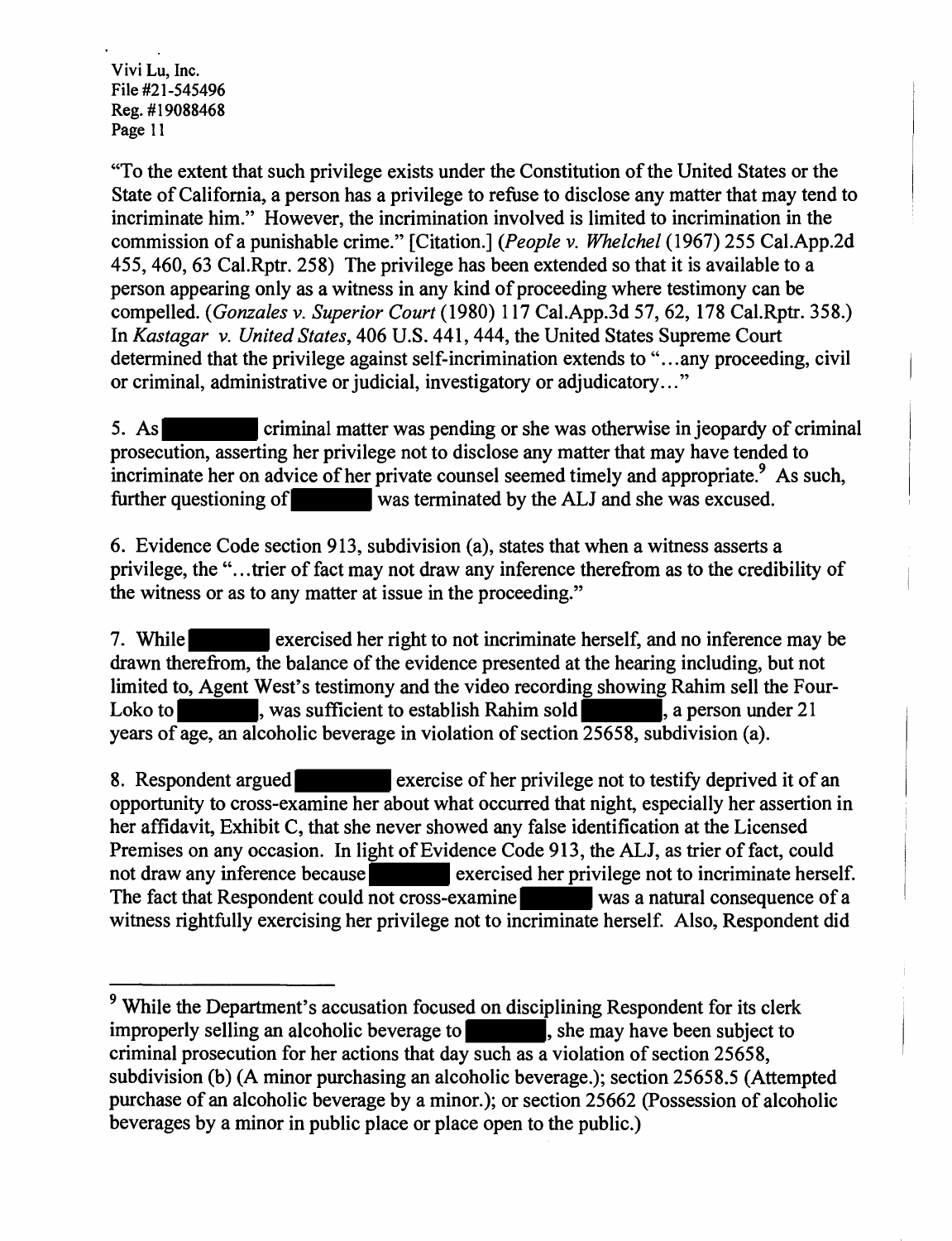not provide any persuasive legal authority or added facts warranting the ALJ disallowing the privilege and directing to testify further at the hearing.  $10$ 

9. As to Count 2, cause for suspension or revocation of Respondent's license does exist under article XX, section 22 of the California Constitution and Business and Professions Code sections 24200, subdivision (a), because on or about September 14, 2018, respondentlicensee's agent or employee Ahmad Touhan Abdul Rahim, at said premises, sold, furnished, gave or caused to sold, furnished or given, an alcoholic beverage, to-wit: three Buzz Ballzs, to , a person under the age of 21 years, in violation of Business and Professions Code section 25658, subdivision (a). (Findings of Fact  $\mathbb{I}$  12-16)

10. The evidence established Rahim sold three alcoholic beverage Buzz Ballz to 18 year old without her presenting any form of identification to him. While was later found in possession of a false identification, Exhibit A, there was no evidence she ever used it at the Licensed Premises or showed it to Rahim either prior to or on September 14, 2018. No false identification defense under 25660 was established. There was sufficient evidence to sustain Count 2.

11. As to Count 3, the Department indicated it would not be able to proceed with Count 3 and requested it be dismissed without prejudice.

12. As to Count 4, the Department indicated it would not be able to proceed with Count 4 and requested it be dismissed without prejudice.

13. As to Count 5, cause for suspension or revocation of Respondent's license does not exist under article XX, section 22, of the California Constitution and Business and Professions Code sections 24200, subdivision (a) and (b), because although on or about March 15, 2019, respondent-licensee's agent or employee Osama Qamer, at said premises, sold, furnished, gave or caused to sold, furnished or given, an alcoholic beverage, to-wit: distilled spirits, to see the spirits, a person under the age of 21 years, in violation of section 25658, subdivision (a), a defense to the accusation under section 25660 was adequately established. (Findings of Fact  $\sqrt{\frac{1}{2} 18-30}$ )

14. The evidence established that on March 15, 2019, Qamer sold 20-year old a bottle of  $\vee$ <sup>2</sup>  $\&$ <sub>6</sub>. an alcoholic beverage, without checking her identification.

<sup>&</sup>lt;sup>10</sup> Also, Respondent did not call Rahim to testify about his September 14, 2018 transaction with or any other transactions Rahim had with her and whether those did or did not involve her use of a false identification. His hearsay statement to Agent West that he had checked or seen her identification in the past was insufficient to establish a defense under 25660. There was no evidence presented as to what he saw and whether reliance on it was reasonable.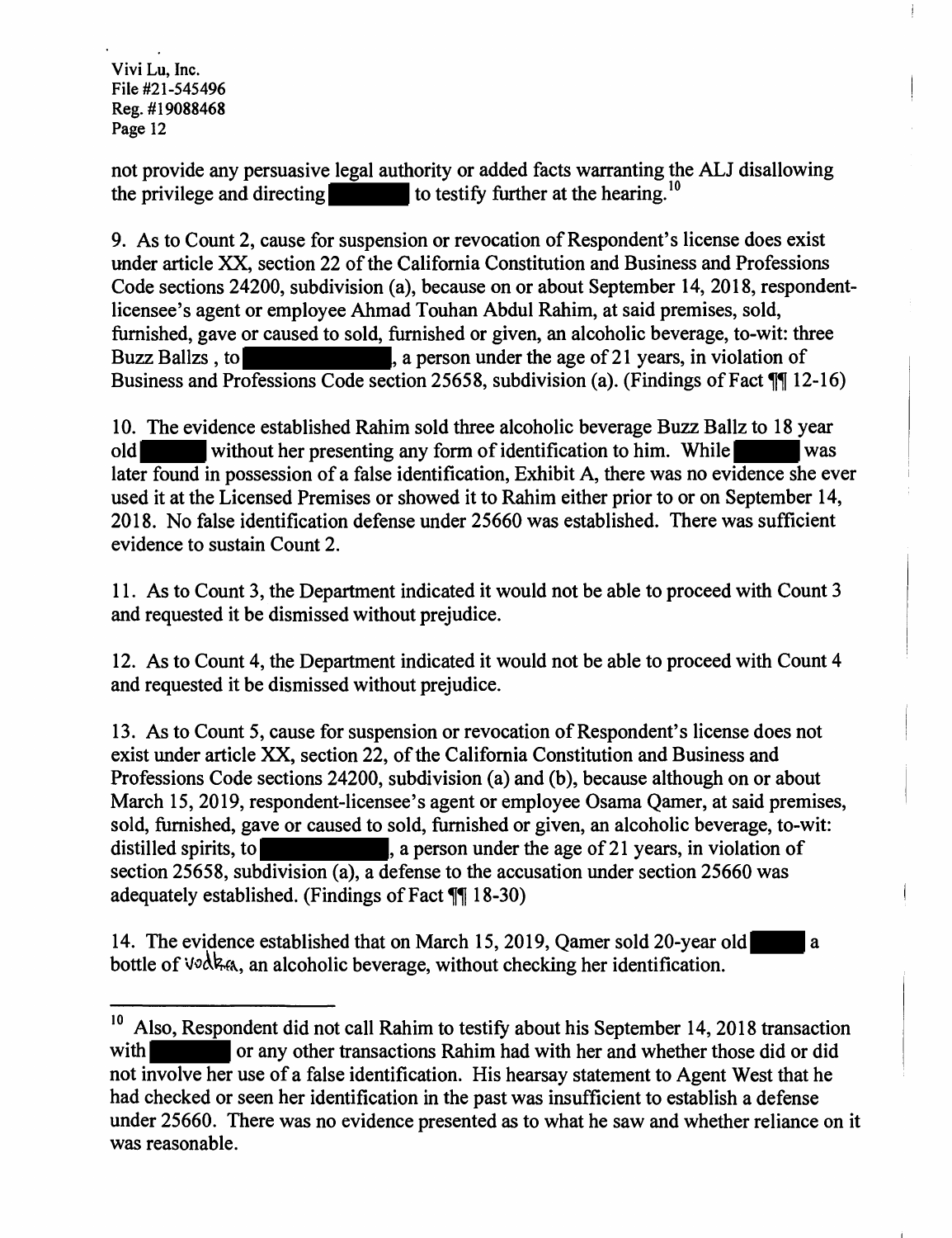15. Respondent argued Qamer's prior inspections of false identification could be the basis of a valid false identification defense under section 25660 even if Qamer did not inspect false identification on March 15, 2019.

16. The Department argued a defense under section 25660 did not apply solely because Qamer did not inspect in identification on March 15, 2019 in connection with her purchase of vodka. It contended Oamer's prior inspections of her false identification were irrelevant. The Department primarily relied on the plain text of 25660 and *Lacabanne Properties, Inc. v. Alcoholic Beverage Control Appeals Board* (1968) 261 Cal.App.2d 181, 67 Cal.Rptr. 352. 11

17. Generally, section 25660 provides a defense to a licensee or person accused of selling an alcoholic beverage to a minor if the person asked for, inspected, and reasonably relied on the identification provided by the customer.

18. However, section 25660 is an affirmative defense, so a licensee has the burden of establishing all of its elements, namely, that evidence of majority and identity was demanded by the seller, shown by the buyer, and reasonably relied on by the seller.<sup>12</sup> To provide a defense, reliance on the document must be reasonable, that is, it was based on due diligence of the seller. This section applies to identifications actually issued by government agencies and identifications that are false replicas of government identifications.<sup>13</sup> A licensee or his or her employee is not entitled to rely upon an identification if it does not appear to be a bona fide government-issued identification or replica thereof if the appearance of the presenter of the identification demonstrates above mere suspicion that the holder is not the legal owner of the identification.<sup>14</sup> The defense is also inapplicable if the

 $11$  In that case, the court indicated the false identification defense under section 25660 was not lost when one employee had checked the minor's false identification upon entry to the licensed premises just before a second employee who served the alcoholic beverage pursued an inadequate inquiry of the minor's identification. At the hearing, the Department did not cite any added authority that directly supported its position that under section 25660 an identification check must be made immediately prior to or contemporaneously with the transaction at-issue.

<sup>&</sup>lt;sup>12</sup> Lacabanne Properties, Inc. v. Department of Alcoholic Beverage Control, 261 Cal. App. 2d 181, 189, 67 Cal. Rptr. 734, 739 (1968); 27 Ops. Atty. Gen. 233,236 (1956).

<sup>&</sup>lt;sup>13</sup> Dept. of Alcoholic Beverage Control v. Alcoholic Control Appeals Bd. (Masani), 118 Cal. App. 4th 1429, 1444-45, 13 Cal. Rptr. 3d 826, 837-38 (2004).

<sup>14</sup>*Masani,* 118 Cal. App. 4th at 1445-46, 13 Cal. Rptr. 3d at 838; *5501 Hollywood, Inc. v. Department of Alcoholic Beverage Control,* 155 Cal. App. 2d 748,753,318 P.2d 820, 823-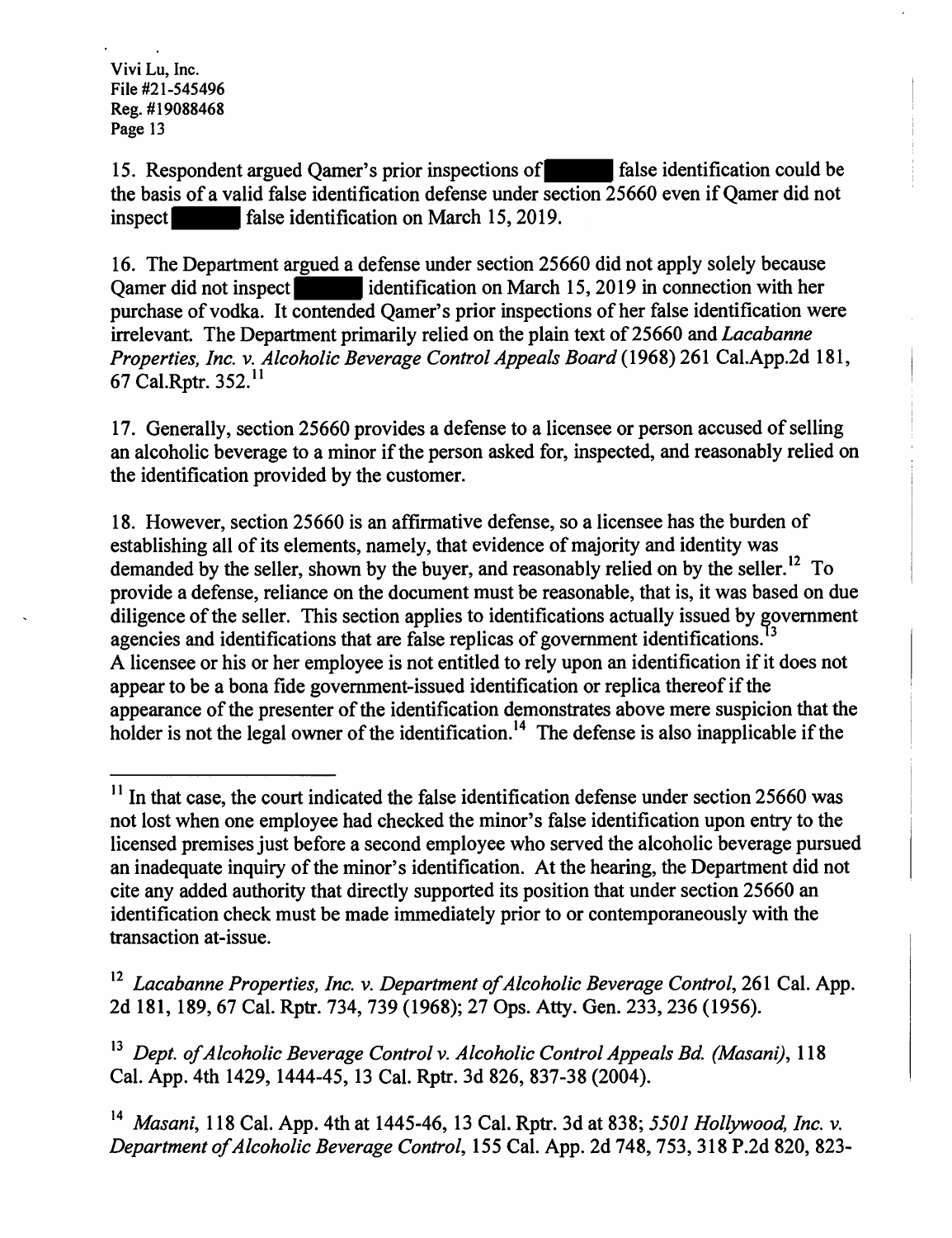appearance of the presenter does not match the description on the identification.<sup>15</sup> Thus, reasonable reliance cannot be established unless the appearance of the person presenting identification indicates that he or he could be 21 years of age and the seller makes a reasonable inspection of the false identification.

19. In this instance, false identification (Exhibit B) met the requirements of section 25660, subdivision (a)(1). On its face, it appeared to have been issued by a state agency, the California Department of Motor Vehicles. It contained her true name, a date of birth, her true description, and her picture.<sup>16</sup> It appeared carefully produced and showed no signs of tampering, undue wear and tear, or indicia of being a forgery or a false document. No evidence was presented or argument made why it should not have been reasonably relied upon as proof of age. Therefore, it is determined that, for purposes of section 25660, it was reasonable for Qamer to rely on it as proof was at least  $21$ years old.

20. Based on **photograph** and her appearance, persona, demeanor, and testimony at the hearing, it is determined that , although youthful, appeared as a person who could have been at least 21 years old.

21. As to the Department's primary contention that a section 25660 defense did not apply in this instance because Qamer did not inspect false identification on the date of the alleged violation, the Alcoholic Beverage Control Appeals Board faced this issue in *7-Eleven* (201 l){AB-9081). (Hereafter Appeals Board) The Appeals Board reasoned that based on a 1959 change in the text of section 25660 that eliminated the words "immediately prior" as to when an identification had to be checked regarding the sale or service of an alcoholic beverage, a supporting California Attorney General's Opinion regarding that text revision 17, and *Lacabanne Properties, Inc. v. Department of Alcoholic Beverage Control,* 

24 (1957); *Keane v. Reilly,* 130 Cal. App. 2d 407, 411-12, 279 P.2d 152, 155 (1955); *Conti v. State Board of Equalization, 113 Cal. App. 2d 465, 466-67, 248 P.2d 31, 32 (1952).* 

<sup>15</sup>*5501 Hollywood,* 155 Cal. App. 2d at 751-54, 318 P.2d at 822-24; *Keane,* 130 Cal. App. 2d at 411-12, 279 P.2d at 155.

 $16$  Obviously, Exhibit C did not contain actual date of birth.

<sup>17</sup> The California Attorney General opined that "[I]t must be concluded that by the elimination of the words "immediately prior" from section 25660 in the 1959 amendment, the time requirement for the presentation of documentary evidence has been altered. Thus, the evidence of majority and identity need no longer be shown immediately prior to the alleged offense to constitute a valid defense. However, it is clear that a defense is not made out unless it is proved that the required documentary evidence was demanded, that is was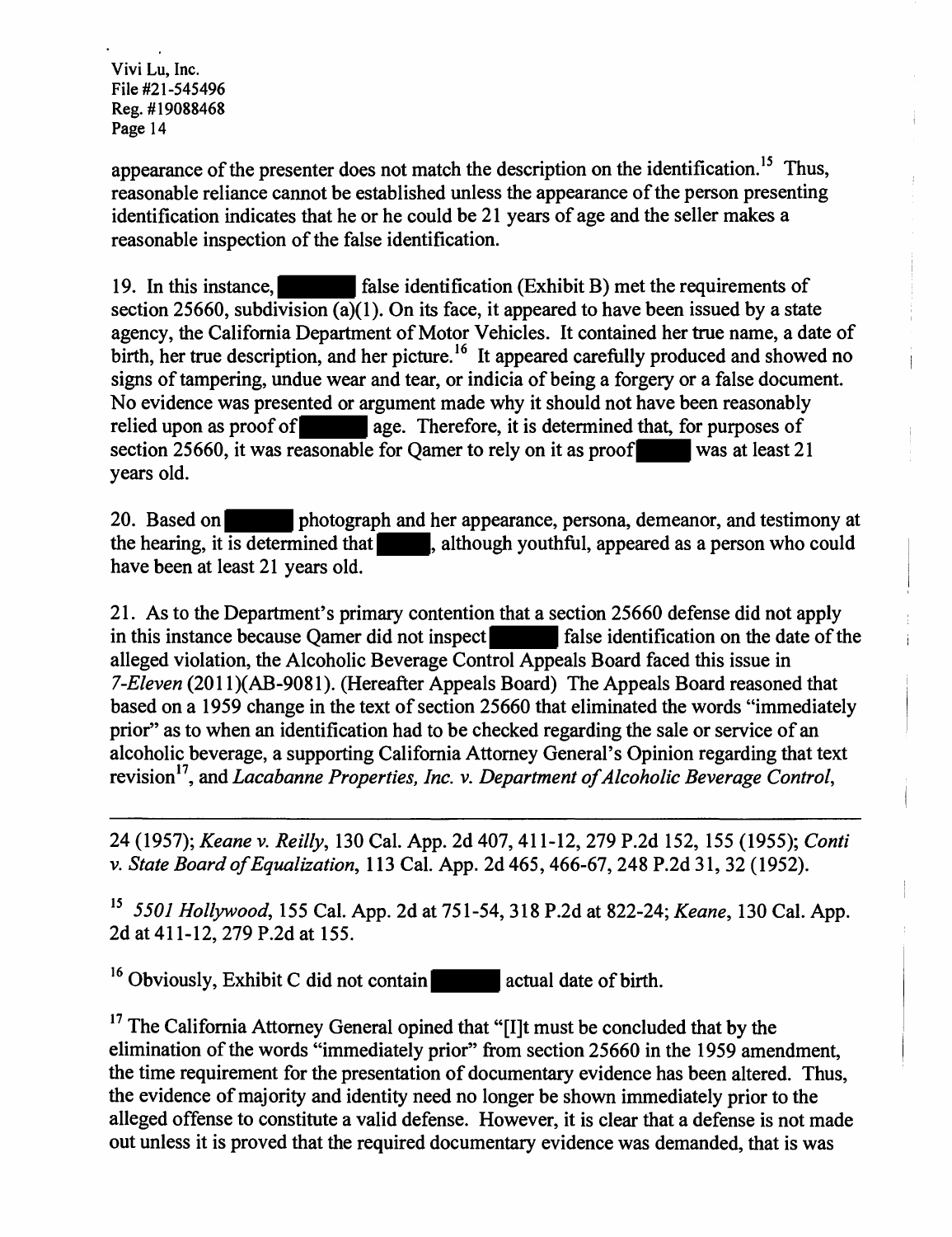261 Cal. App. 2d 181, 189, 67 Cal. Rptr. 734, 739 (1968), a defense under section 25660 could be established if the minor displayed the false identification on an earlier date or dates under a narrow set of circumstances. The Appeals Board concluded that if a regular customer was: 1) well known to the appellant and its employees; 2) had shown identification multiple prior times; 3) had the appearance of one who could be 21 years old; and 4) reliance on the false identification was reasonable, a defense to the accusation under section 25660 was not lost because the identification was not shown as part of the transaction at issue.

22. While neither a statute nor a case makes the Appeals Board's opinions binding precedential authority on Department decisions, in this matter, its approach seems reasonable especially when, as in this matter, the actual false identification used was presented at the hearing so its quality could be closely examined, there was no dispute the involved clerk inspected it on prior occasions, and there was no legal authority presented that the identification check under section 25660 must occur immediately prior to or contemporaneously with the transaction at issue.

23. In this instance, appeared as though she could be 21. In fact, she was 20 years old on March 15, 2019. She had shown her false identification to Qamer on two to five prior occasions when she purchased alcoholic beverages from Qamer. As she lived and worked in the immediate neighborhood, she was a regular customer of the Licensed Premises, patronizing it once every few weeks. She made additional purchases from Qamer that did not include alcoholic beverages. **All and Qamer were familiar with one another.** false identification was brought to the hearing for examination by the ALJ and the parties. It contained the required features set forth in section 25660 for an identification. It appeared professionally produced with no obvious signs it was a forged or a fraudulent document. Neither evidence nor argument was presented why it should not have been relied upon as proof of age. Therefore, based upon the aforementioned considerations and using the criteria set forth by the Appeals Board in *7-Eleven* (AB-9081), Respondent met its burden under section 25660 in defense to Count 5.

24. As to any further allegations raised in the accusation or defenses thereto, they are found without merit.

shown, and that the defendant-licensee, his agent or employee, was acting in good faith in reliance upon that prior showing at the time of the alleged violation." 36 Ops.Cal.Atty.Gen. 124, 126 (1960)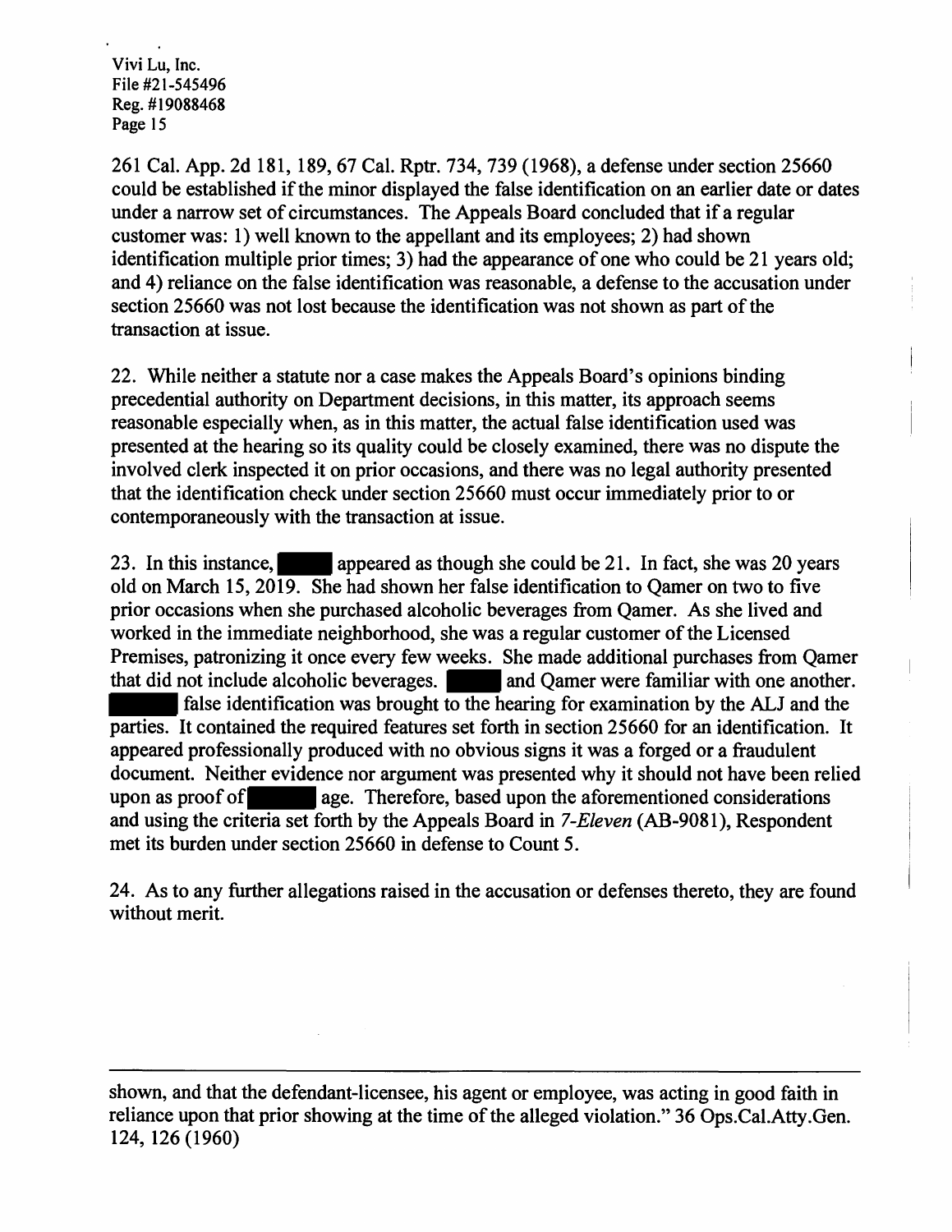## **PENALTY**

1. Section 25658.1, subdivision (b), states:" Notwithstanding Section 24200, the department may revoke a license for a third violation of Section 25658 that occurs within any 36-month period. This provision shall not be construed to limit the department's authority and discretion to revoke a license prior to a third violation when the circumstances warrant that penalty."

"(c) For purposes of this section, no violation may be considered for purposes of determination of the penalty until it has become final."

2. The Department's penalty guidelines are in California Code of Regulations, title 4, section 144. (Hereafter rule 144)

3. Under rule 144, the presumptive penalty for a first violation for selling, giving, or furnishing an alcoholic beverage to a minor in violation of section 25658 is a 15 day suspension. The second violation of that section that occurs within 36 months of the initial violation specifies a 25 day license suspension. License revocation is recommended for the third violation of 25658 that occurs within 36 months of the first violation.

4. Rule 144 also permits adjustment to the presumptive penalty based on the presence of aggravating and mitigating factors, some of which are listed therein. Rule 144 indicates the list of specified aggravating and mitigating factors is a non-exhaustive list.

5. The Department argued Counts 1, 2, and 5 should be sustained and the license revoked. The Department contended there were multiple violations that occurred during a short timeframe constituting a continuous course of conduct which rule 144 specified lists as an aggravating factor. It argued there were no mitigating factors to consider and the Licensed Premises had a local reputation for selling alcoholic beverages to minors. As to Count 5, it argued Qamer's reliance on his prior inspections of false identification did not constitute a defense under section 25660. Finally, it contended the violations were due to poor management, possibly because Respondent was also managing three other licensed premises in San Francisco.

6. As to Count 1, Respondent argued it was foreclosed from examining because she asserted her right not to incriminate herself. As to Count 2, Respondent pointed out was in possession of a false identification. As to Count 5, Respondent argued a defense to the accusation under section 25660 was established because Rahim had checked false identification on earlier occasions and it was reasonable for him to have relied on her false identification. Respondent contended the prior disciplinary action currently under appeal, Exhibit 3, should be wholly disregarded in this matter. Lastly, Exhibit 2, reflecting the only prior final disciplinary action, was four years old.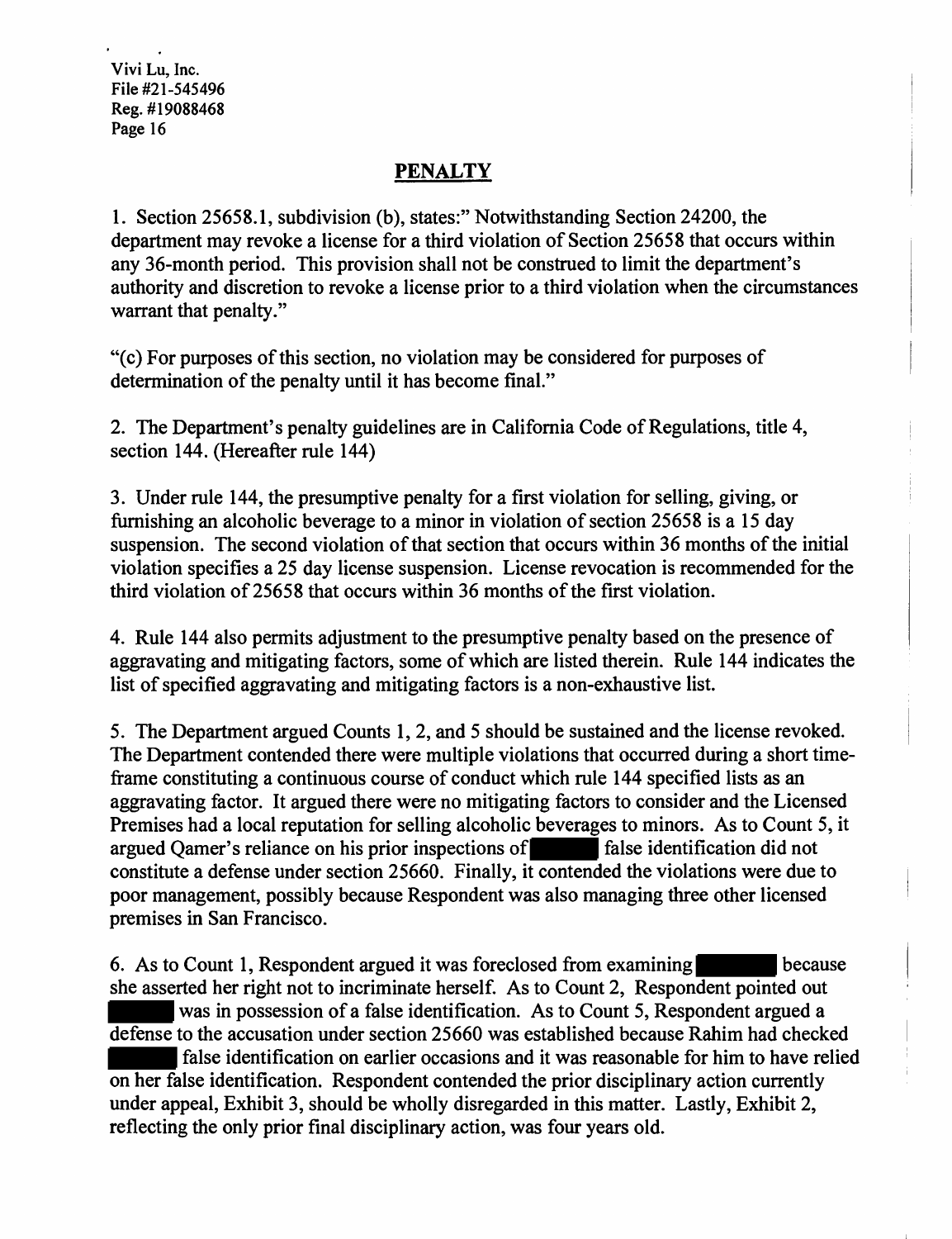7. The evidence established that on September 14, 2018, Rahim sold alcoholic beverages to two minors, in separate transactions, without confirming either was at least 21 years old. The Licensed Premises was near the University of San Francisco, a place where many students and visitors would likely be just under or just over 21 years old and Qamer confirmed many youthful appearing persons patronized the Licensed Premises, especially on weekends. That environment, combined with at least one final disciplinary action for selling or furnishing alcoholic beverages to minors, warranted Respondent's employees to be especially careful when selling alcoholic beverages to youthful appearing persons, such as and ...

8. Respondent had one final prior disciplinary action under Reg: 15081991 as reflected in Exhibit 2. However, that accusation consisted of three counts involving Respondent's employees selling, furnishing, or giving alcoholic beverages to three different minors on two different dates in 2014. That matter should have triggered Respondent to be extremely mindful of its practices with respect to future sales of alcoholic beverages at the Licensed Premises. Respondent did not present any particular evidence regarding any added education, training, or over-sight it undertook in response to that accusation to prevent future sales of alcoholic beverages to minors. Rahim testified he did not initially receive any particular training from Respondent regarding the selling of alcoholic beverages. Respondent had some type of electronic scanner available, but it was not used with respect to the transactions involving and and . Now, there have been five section 25658 violations in fewer than four years.<sup>18</sup> However, the penalty below did give some mitigative weight to the fact that Rahim, at least as to minor , had checked her false identification with respect to her prior purchases of alcoholic beverages from him.

9. The standard penalty set out in rule 144 is not appropriate in this instance. The circumstances presented in this case warrant a higher penalty, yet short of the complete license revocation the Department sought. The penalty must include a significant incentive for Respondent's future compliance with the law and prudent exercise of license privileges. Such penalty is set forth below in the Order.

10. Except as addressed in this decision, all other assertions or arguments advanced by the parties with respect to the penalty are without merit.

<sup>&</sup>lt;sup>18</sup> Exhibit 3 was not admitted in evidence and the ALJ did not consider it for any purpose in this matter.